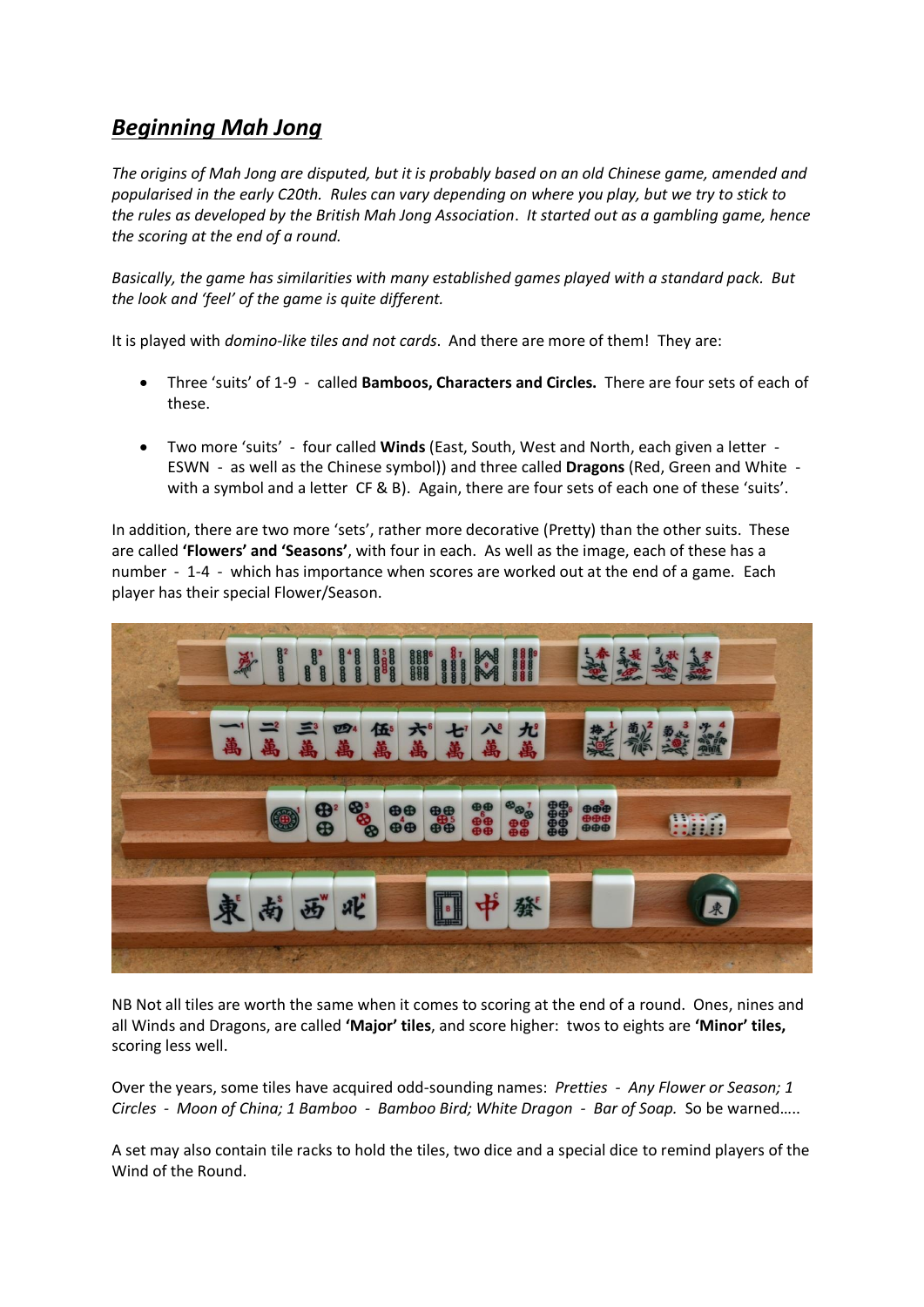The game begins with allocating to each of the (usually) four players a name for that round - one of the four Winds. So, going round the table **anti-clockwise**, the players become ESW or N. One of these, starting with East, 'leads' the game with the first move, and East is the 'wind of the round'.

All tiles are placed, face down, on the table, and the two players on either side of East shuffle (or **wash** as it is called) the tiles until East tells them to stop.

Each player then takes 36 tiles randomly, still face down, and places them in a line in front of him/her, 18 tiles long and 2 deep. The four rows are then carefully pushed together (usually using the racks that will hold each player's tiles), until an unbroken square wall is built.

Unlike most card games, no one player 'deals'. Tiles are dealt in this way.

Using the two dice, East then throws these into the wall, adds them up, and counts round the four sides of the wall to stop at the total of the two dice. This player then throws the two dice again, adds the new score to that of East's throw, and, starting from the right corner of his/her edge, counts up to the total of the four thrown dice. At this point the **wall is 'broken'** and two tiles lifted out and placed on the wall to the right of the gap. From the gap, and moving clockwise, each player, starting with East, takes two piles of two (i.e. four) tiles, and places them face up on his/her rack where s/he alone can see them. There are three 'rounds' of this, ending when each player has 12 tiles. At this point, each takes in turn just one more tile, making 13, and East takes one more to give him/her 14.

## **The game proper can then start!**

Keeping things simple, the aim of the game is to change your dealt tiles through a process of picking up and discarding, trying to build on your hand to get to a position where you have four sets of three identical tiles, plus a pair - 14 in all. Once a player reaches this position, s/he declares **'Mah Jong',**  and wins that game!

Once the tiles have been examined, any Flowers/Seasons (Pretties) are placed, face up, in front of the player, and, in turn, affected players replace these with tiles from the right side of the break in the Wall **(the Kong Box)** to return to 13 active tiles. This done…..

….. starting with East, s/he discards, face up, to the centre of the Wall, the tile least likely to be of use in developing a good hand. If, and only if, another player already has two or three identical tiles, this discard can be claimed to form a **'Pung'** (a set of 3) or **'Kong'** (a set of 4). If no player 'calls' Pung or Kong, play moves, **anticlockwise,** to the next player (South), who picks up the next tile from the Wall, and considers, in the light of his/her 14 tiles, which to discard. If a Kong is called, a tile is taken from the Kong Box, and the number of his/her 'active' tiles increases by one. A discard follows.

On discarding, the player **calls out** of the name of the tile being discarded - e.g. *"Seven Characters."*

If a player (e.g.West) *not next* to the one discarding a tile (e.g. East) is able to call Pung or Kong, s/he takes the tile and discards one, with players between these two (in the case, South), missing a turn.

Pungs and Kongs can be either **'Exposed' or 'Concealed'**, with the latter scoring more highly. If a Pung or Kong is achieved by picking from the Wall (i.e. other players do not know what you have picked), this is concealed. If it is reached by calling a discard, others know the tile and it is exposed. All exposed sets must be placed (Pungs and Kings), face up, in front of the player.